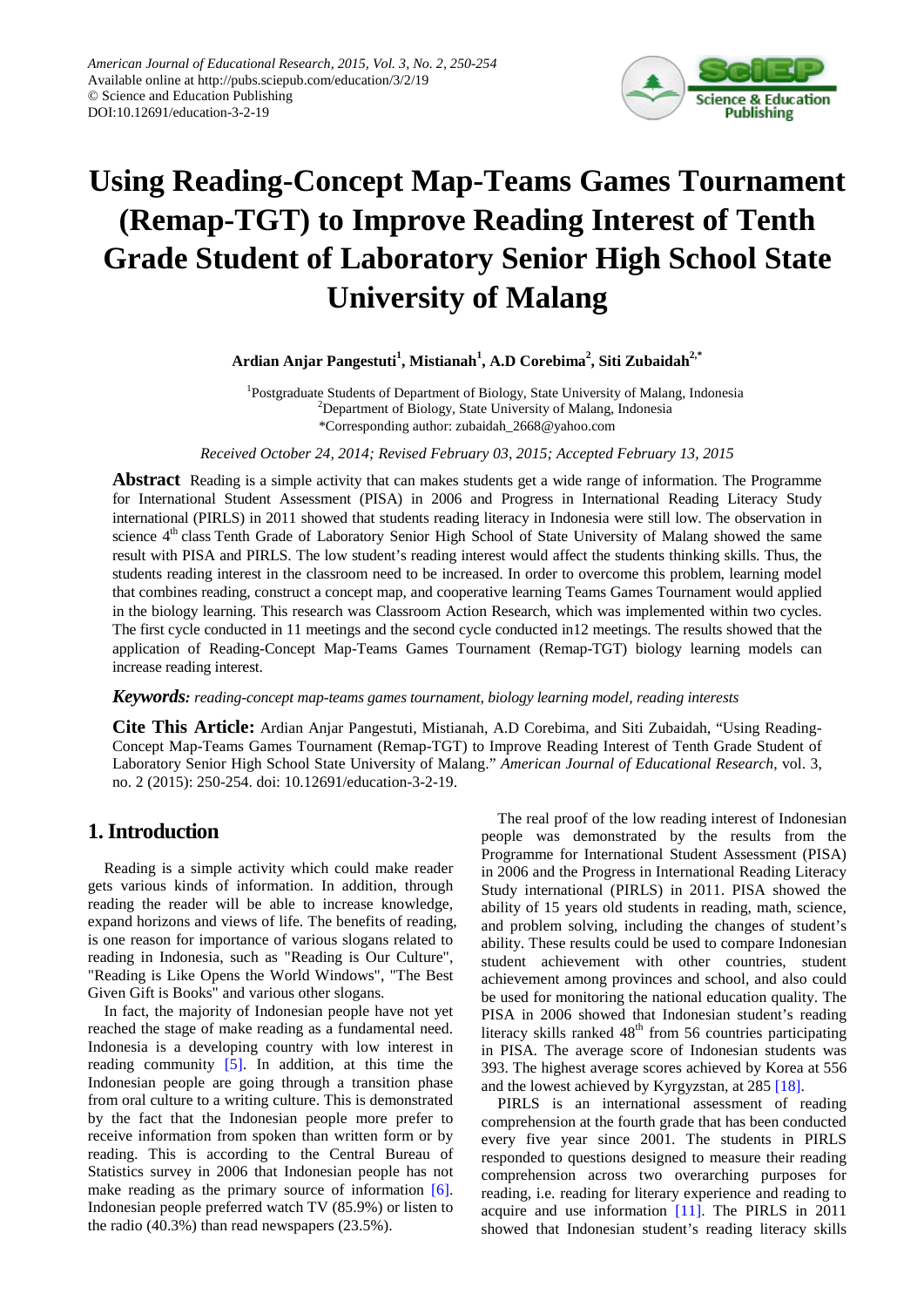ranked  $42<sup>nd</sup>$  from 45 countries participating in PIRLS. The average score of Indonesian students was 428 with an average score limit specified by 500. This shows that the average score of Indonesian students are still below. The highest average scores achieved by the Hong Kong SAR, at 571 and the lowest achieved by Morocco, at 310 [\[11\].](#page-4-3)

Reading literacy skills measured in PISA and PIRLS was described as the student's ability to understand the idea of a paragraph, reading charts, understand the relationship between facts, logic linguistic relationships, find the idea of reading as well as the ability to obtain and use information from the reading material. Based on that result, the low reading literacy skills of Indonesian students were the clear evidence of the low students reading interest. When students read rarely, he would difficult to reach the aspects of PISA and PIRLS tests.

The low interest in reading of Indonesian students would affect student's thinking skills, because reading was tools to empower students thinking skills. The real reading means plucking out all the subtle threads of meaning from sentences, paragraphs and pages and weaving them into our own personality [\[19\].](#page-4-4) Another opinion explains that, in the process of reading a person will have experience from the process of thinking to understand his ideas extensively (divergent thinking). The process of reading is closely related with the development of thinking [\[14\].](#page-4-5) Another source states that, reading is a process of actively constructing meaning from text. It involves the constant interaction between the mind of the reader and the text. When students read they are trying to fit what the author tells and what they already know. This process allows them to make connections, ask questions, read between the lines, create pictures in their minds, and build new understandings.

In a smaller scope, the student's reading interest in science 4<sup>th</sup> class of Tenth Grade Laboratory Senior High School University of Malang were low. It was shown from the limited of Biology textbooks owned by students. The only Biology book owned by the students in the class was Biology Module for Senior High Schools were prepared by School Educational Team. In fact, the school has provided other biology textbooks in the library to overcome the limitations of students reading materials. Students could borrow it during biology lessons. However, none of the students went to the library to borrow the book. Thus, it was important to increase the student's reading interest.

In order to solve that problem, the researcher would apply the biology learning model that combines read, construct concept map, and cooperative learning Teams Games Tournament. We call it with the Remap-TGT. The Remap-TGT was done by these steps: (1) the students must read the related topic for next lesson that given by teacher, (2) the students construct a concept map by himself, and (3) the biology learning in the classroom using cooperative learning TGT.

The first step of this model was students read the topic for the next meeting. Through reading assignments, the students would read frequently. Thus, it was expected to increase student reading interest. The explanation above was reinforced by the research activity that involve reading the next learning activities associated with critical thinking skills, metacognitive ability and student learning outcomes. Research proved that RT-TEQ (Reciprocal Teaching-Thinking Empowerment Questions) learning strategies significantly affects to the metacognitive ability, critical thinking and concepts understanding of tenth grade students [\[15\].](#page-4-6) The RT-TEQ consists of reading, summarizing, preparing questions, predicting and clarifying.

The next step after reading was constructing a concept map. Concept map is a schematic diagram that can recognize the relationship and linkages between some concepts for a particular topic [\[9\].](#page-4-7) Concept maps are usually arranged radially (resembling webs), with the main idea in the center of the concept map, or arranged with a hierarchy-oriented, with the main idea at the top. Another source explained that a concept map composed of several components. The first component was proposition. Proposition was a statement about the relationship of the concept (information) with other concepts. Concept maps describe the network among the concepts discussed in the relevant chapters. The concept was expressed in the form of a term or concept labels. The concepts are meaningfully linked with connecting words to form a proposition. A proposition contains two or more concepts connected with conjunctions or phrases to form a meaningful statement [\[13\].](#page-4-8)

Through constructing a concept map, students were expected to actually read the reading material. If the concept maps drawn by students could well illustrate the concept of the student reading material, it can be stated that the students have understood the material being read. Through the concept map we know the student's knowledge and change of concepts that have been studied based on the discovery of relationships between concepts [\[12\].](#page-4-9) Concept map is a tool that can be used to represent knowledge and concepts illustrated through explicit things which later on form a meaningful hierarchical structure.

After students read and prepared a concept map, students would gain experience of cooperative learning TGT during the learning process. TGT actually developed by David DeVries and Keith Edwards [\[17\],](#page-4-10) the first cooperative learning methods at Johns Hopkins. Stages in learning TGT consists of five stages, including the percentage of the class, the working team (Teams), Games, Tournament, and groups awards.

The reasons using TGT for this study because it has different steps compared with the other cooperative learning strategy. In this lesson after the students did the team work (Teams) then students perform Games as well as tournament (Tournament) on weekly. While in the majority of cooperative learning, students did the team work after their team make a presentation. Based on the interviews results with Biology teachers, researcher get information that the learning activities commonly was a discussion then presents the result of discussions. Through the application of TGT, students were expected to get new learning experience and not feel bored in the classroom.

It has expected through the application of TGT could increase student's reading interest. In this lesson, student could be a winner in games and tournament, only if the student had more knowledge than his opponent. Through much reading, students will be able to gain more knowledge. Through the implementation of games and tournament (Tournament) students will have more motivation to read. Based on the explanation above, the research conducted by applying the Remap-TGT biology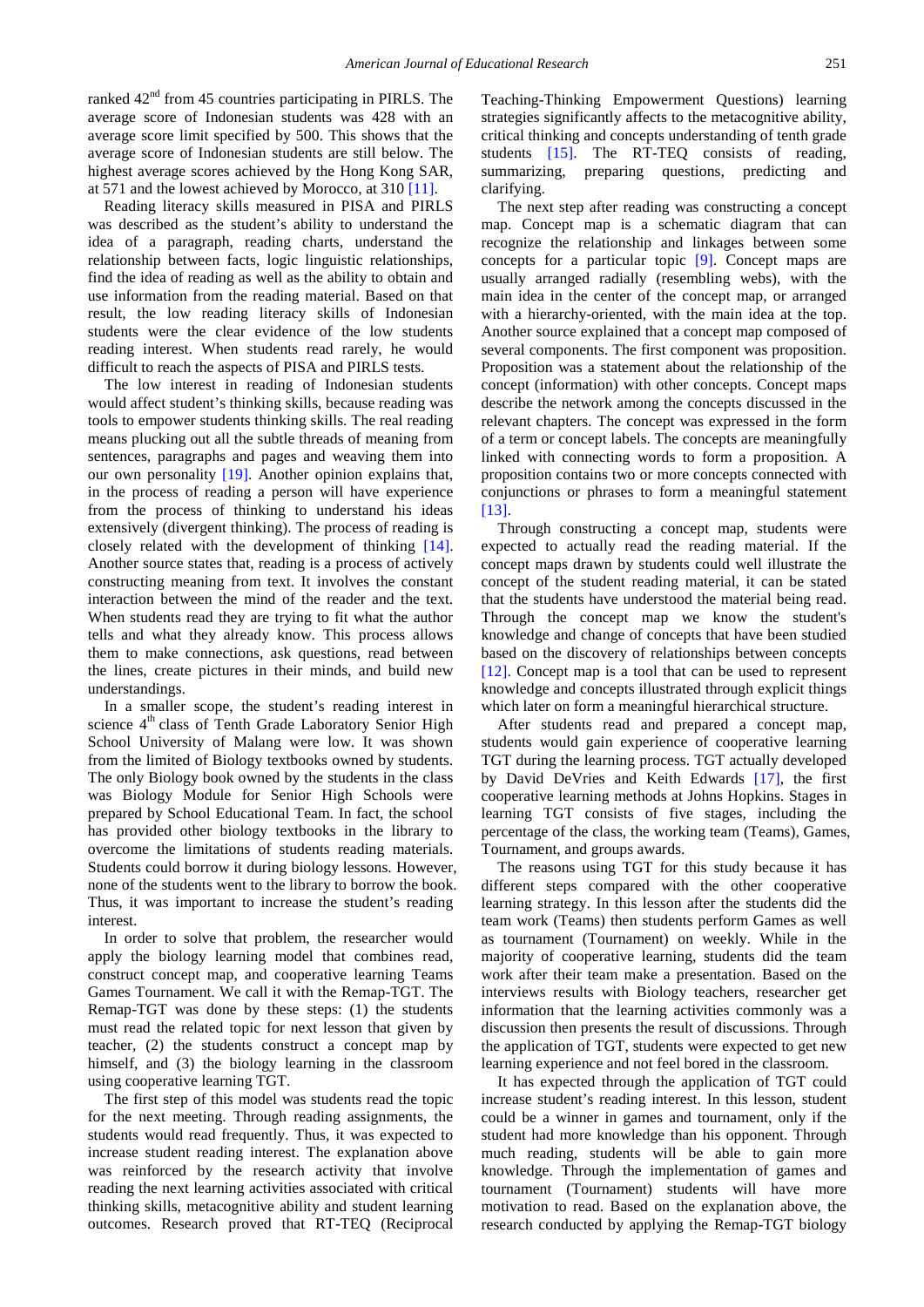learning models which aims to increase student's reading interest in science  $4<sup>th</sup>$  class Tenth Grade of Laboratory Senior High School State University of Malang.

# **2. Materials and Methods**

The approach used in this study was qualitative approach. Qualitative approach is a holistic approach relies on the observation; the data are reported in the form of a narrative rather than quantitative, and carry out the entire process of research are carried out with more personalized and interpretive manner [\[1\].](#page-4-11) This research is Classroom Action Research (CAR). CAR is a scrutiny of learning activities in action form, raised deliberately and occur in a class together [\[2\].](#page-4-12)

<span id="page-2-0"></span>

**Figure 1.** Classroom Action Research Char[t \[8\]](#page-4-13)

This study was conducted within two cycles. Each cycle consists of four stages: (1) planning, (2) implementing, (3) observing, and (4) reflecting  $[2]$ . The fourth stage is the research cycle. The each stage was presented in [Figure 1.](#page-2-0) This research was conducted in Laboratory Senior High School of State University of Malang. Subjects in this study were students of science  $4<sup>th</sup>$ class Tenth Grade of Laboratory Senior High School of State University of Malang. The number of students in the class is 31 people consist of 11 male students and 20 female students. The research was conducted in October 2013-May 2014.

There were three instruments to obtaine data in this research. The first instrument was the motivation to read profile adapted from Gambrell [\[4\]](#page-4-14) and the student reading inventory survey adapted from Maldonado *et al*. [\[10\].](#page-4-15) Student reading inventory survey used to record the data of students reading during the implementation of learning. The questionnaire was given to students in three times, i.e. at the beginning of the first cycle; at the end of the first cycle or at the beginning of the second cycle and at the end of the research (at end of the second cycle). Motivation to read profile according to [\[4\]](#page-4-14) contains descriptions question consist of nine questions, while the inventory reading survey by [\[10\]](#page-4-15) contains of ten choice questions that require students to choose from 0-10. Number 0 indicates that the answer choice is not important while the number 10 shows the answers was the most important options. Other possible answers were a-e, in this section the student choose the answer that suitable with his situation. Student reading inventory survey according to [\[10\]](#page-4-15) give the main data of students reading abilities, while the motivation to read profile according to [\[4\]](#page-4-14) give the supporting data.

The second instrument was learning observation sheet for teachers and students. Learning observation sheet for teacher was used to observe the enforceability of Remap-TGT biology learning models. While the learning observation sheet for students was used to observe the suitability of students activities with the lessons that have been designed by the teacher. The observer filled both of them at the time in the classroom activities.

The third instrument was learning observation notes. Learning observation notes used to record data not recorded on the learning observation sheet for teachers and students. Learning observation notes were made by the observers at the time while researchers doing the learning process. The data recorded in the learning observation notes included the names of students who do not attended, the current situation of ongoing learning activities, the names of students who are always active and the names of students who are passive when in the classroom.

Analysis in this research includes these steps: (1) manage raw data, (2) present the data, (3) draw conclusions and (4) reflect. The reading interest data was analyzed by these steps.

Calculating the percentage of students respond to each answer choice, using the following formula:

Percentage of Students Selecting Point s  
= 
$$
\frac{\sum Students who choose...}{\sum Students overall} \times 100\%
$$

Organizing the results of percentage of students selecting points.

Comparing the results of data analysis of students reading interest in cycle 1 and 2 to determine the increase students reading interest.

### **3. Results**

The results showed that student reading activity at home during the early first cycle was 77.42%, at the beginning of the second cycle was 67.74%, and at the end of the second cycle was 80.65%. These results indicate that student reading activity at home was increase, although that activity decreased in the mid-time of the study. Related to the type of student's reading material, at the beginning of the first cycle the students who read textbooks was 51.61% while students who read other material (internet, SMS, Facebook, etc.) amounted to 25.81%. At the beginning of the second cycle students that reading a textbook was 58.06% while students who read other material (internet, SMS, Facebook, etc.) amounted to 32.26%. Meanwhile, at the end of the second cycle, student who read textbooks was 45.16% while students who read other material (internet, SMS, Facebook, etc.) amounted to 35.48%. Based on these results showed at the end of the cycle the student percentage who read books was decline, although there was an increase in mid-study.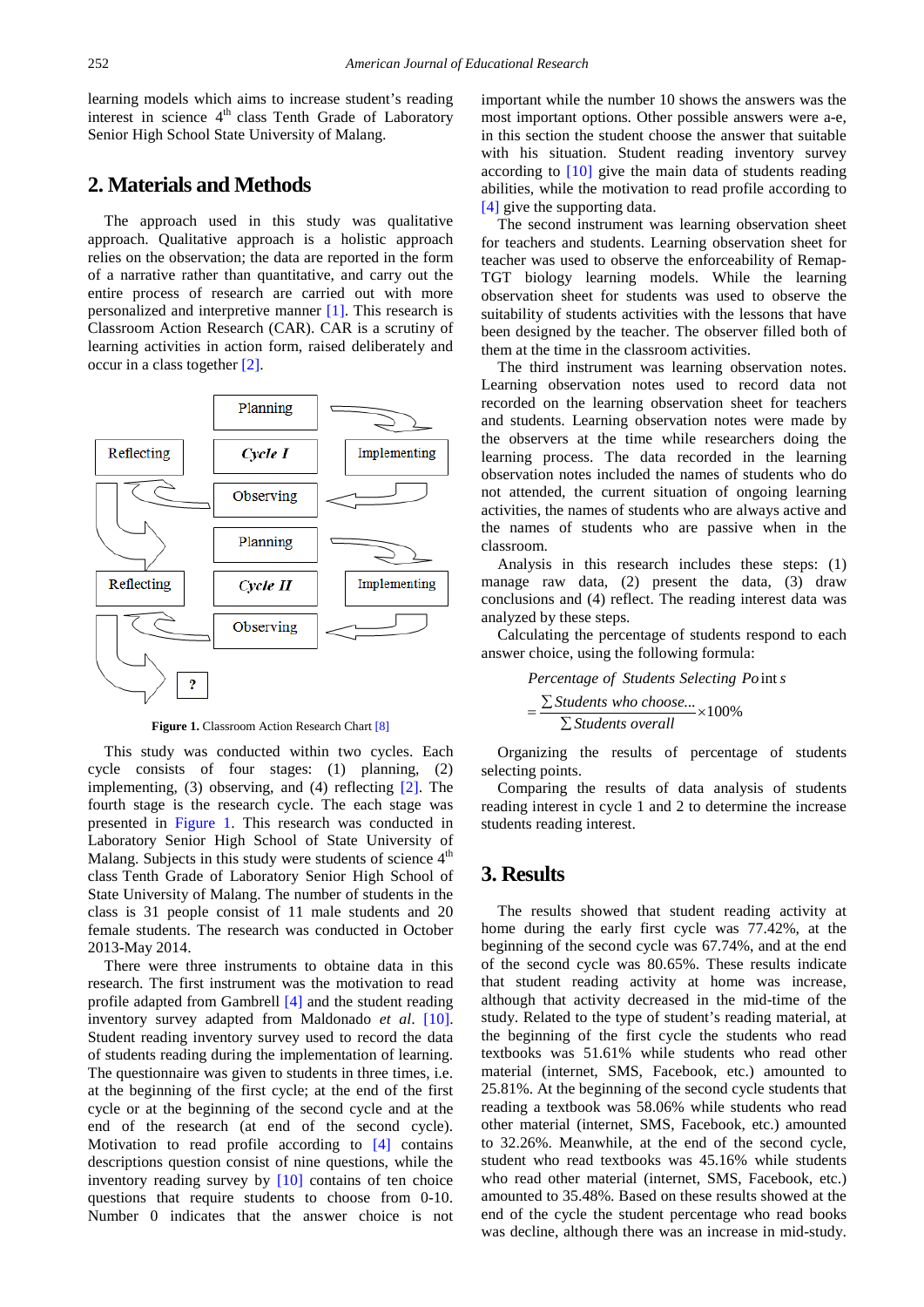The main reason at all the time was students did not interest to read because they did not understand the concept. Nevertheless at the middle until the end of cycle the student think that reading biology textbook was important. Related to "person who make interested in reading books", almost students answer himself, others and friends. In contras very few students choose the answer 'parents' for it question. More results information can be seen in [Table 1.](#page-3-0)

<span id="page-3-0"></span>

| <b>Final Cycle II</b><br>Early of Cycle I<br>Early of Cycle II<br>N <sub>0</sub><br><b>Indicators</b><br>Mean $(\% )$<br>Mean $(\% )$<br>Mean $(\% )$<br>Reading at home<br>$\bullet$ Reading<br>77,42<br>67,74<br>80,65<br>1.<br>32,26<br>19,36<br>22,58<br>• Not Reading<br>Reading material<br>$\overline{\bullet}$ Textbook / similar type<br>51,61<br>58,06<br>45,16<br>2.<br>35,48<br>25,81<br>9,68<br>$\bullet$ Other<br>22,58<br>32,26<br>19,35<br>$\bullet$ Nothing<br>The importance of reading biology textbook<br>41.94<br>74,19<br>74,19<br>3.<br>$\bullet$ Important<br>58,06<br>25,81<br>25,81<br>• not important<br>Person who make interested in reading books<br>$\bullet$ Himself<br>35,48<br>29,03<br>32,26<br>$\Omega$<br>$\Omega$<br>$\Omega$<br>• Parents<br>3,23<br>16,13<br>35,48<br>$\overline{4}$ .<br>$\bullet$ Friends<br>3,23<br>16,13<br>12,90<br>• All people<br>45,16<br>$\bullet$ Others<br>29,03<br>19,35<br>12,90<br>9,68<br>$\Omega$<br>• no one<br>Student's reason did not interest in reading books<br>16.13<br>35,48<br>29,03<br>• Do not understand some of the words<br>70,97<br>61,29<br>61,29<br>• Not understanding the concept<br>$\Omega$<br>$\Omega$<br>5.<br>$\Omega$<br>• Feel it is a waste of time<br>3,23<br>$\Omega$<br>• Feel it is too much effort.<br>3,23<br>9,68<br>3,23<br>3,23<br>• Like to do other things<br>$\bullet$ Other (Lazy)<br>$\mathbf{0}$<br>$\overline{0}$<br>3,23<br>$\bullet$ | Table 1. Results of Calculation of Student's Reading Interest |  |  |  |  |  |
|------------------------------------------------------------------------------------------------------------------------------------------------------------------------------------------------------------------------------------------------------------------------------------------------------------------------------------------------------------------------------------------------------------------------------------------------------------------------------------------------------------------------------------------------------------------------------------------------------------------------------------------------------------------------------------------------------------------------------------------------------------------------------------------------------------------------------------------------------------------------------------------------------------------------------------------------------------------------------------------------------------------------------------------------------------------------------------------------------------------------------------------------------------------------------------------------------------------------------------------------------------------------------------------------------------------------------------------------------------------------------------------------------------------------------------------------------------|---------------------------------------------------------------|--|--|--|--|--|
|                                                                                                                                                                                                                                                                                                                                                                                                                                                                                                                                                                                                                                                                                                                                                                                                                                                                                                                                                                                                                                                                                                                                                                                                                                                                                                                                                                                                                                                            |                                                               |  |  |  |  |  |
|                                                                                                                                                                                                                                                                                                                                                                                                                                                                                                                                                                                                                                                                                                                                                                                                                                                                                                                                                                                                                                                                                                                                                                                                                                                                                                                                                                                                                                                            |                                                               |  |  |  |  |  |
|                                                                                                                                                                                                                                                                                                                                                                                                                                                                                                                                                                                                                                                                                                                                                                                                                                                                                                                                                                                                                                                                                                                                                                                                                                                                                                                                                                                                                                                            |                                                               |  |  |  |  |  |
|                                                                                                                                                                                                                                                                                                                                                                                                                                                                                                                                                                                                                                                                                                                                                                                                                                                                                                                                                                                                                                                                                                                                                                                                                                                                                                                                                                                                                                                            |                                                               |  |  |  |  |  |
|                                                                                                                                                                                                                                                                                                                                                                                                                                                                                                                                                                                                                                                                                                                                                                                                                                                                                                                                                                                                                                                                                                                                                                                                                                                                                                                                                                                                                                                            |                                                               |  |  |  |  |  |
|                                                                                                                                                                                                                                                                                                                                                                                                                                                                                                                                                                                                                                                                                                                                                                                                                                                                                                                                                                                                                                                                                                                                                                                                                                                                                                                                                                                                                                                            |                                                               |  |  |  |  |  |
|                                                                                                                                                                                                                                                                                                                                                                                                                                                                                                                                                                                                                                                                                                                                                                                                                                                                                                                                                                                                                                                                                                                                                                                                                                                                                                                                                                                                                                                            |                                                               |  |  |  |  |  |
|                                                                                                                                                                                                                                                                                                                                                                                                                                                                                                                                                                                                                                                                                                                                                                                                                                                                                                                                                                                                                                                                                                                                                                                                                                                                                                                                                                                                                                                            |                                                               |  |  |  |  |  |
|                                                                                                                                                                                                                                                                                                                                                                                                                                                                                                                                                                                                                                                                                                                                                                                                                                                                                                                                                                                                                                                                                                                                                                                                                                                                                                                                                                                                                                                            |                                                               |  |  |  |  |  |
|                                                                                                                                                                                                                                                                                                                                                                                                                                                                                                                                                                                                                                                                                                                                                                                                                                                                                                                                                                                                                                                                                                                                                                                                                                                                                                                                                                                                                                                            |                                                               |  |  |  |  |  |
|                                                                                                                                                                                                                                                                                                                                                                                                                                                                                                                                                                                                                                                                                                                                                                                                                                                                                                                                                                                                                                                                                                                                                                                                                                                                                                                                                                                                                                                            |                                                               |  |  |  |  |  |
|                                                                                                                                                                                                                                                                                                                                                                                                                                                                                                                                                                                                                                                                                                                                                                                                                                                                                                                                                                                                                                                                                                                                                                                                                                                                                                                                                                                                                                                            |                                                               |  |  |  |  |  |
|                                                                                                                                                                                                                                                                                                                                                                                                                                                                                                                                                                                                                                                                                                                                                                                                                                                                                                                                                                                                                                                                                                                                                                                                                                                                                                                                                                                                                                                            |                                                               |  |  |  |  |  |
|                                                                                                                                                                                                                                                                                                                                                                                                                                                                                                                                                                                                                                                                                                                                                                                                                                                                                                                                                                                                                                                                                                                                                                                                                                                                                                                                                                                                                                                            |                                                               |  |  |  |  |  |
|                                                                                                                                                                                                                                                                                                                                                                                                                                                                                                                                                                                                                                                                                                                                                                                                                                                                                                                                                                                                                                                                                                                                                                                                                                                                                                                                                                                                                                                            |                                                               |  |  |  |  |  |
|                                                                                                                                                                                                                                                                                                                                                                                                                                                                                                                                                                                                                                                                                                                                                                                                                                                                                                                                                                                                                                                                                                                                                                                                                                                                                                                                                                                                                                                            |                                                               |  |  |  |  |  |
|                                                                                                                                                                                                                                                                                                                                                                                                                                                                                                                                                                                                                                                                                                                                                                                                                                                                                                                                                                                                                                                                                                                                                                                                                                                                                                                                                                                                                                                            |                                                               |  |  |  |  |  |
|                                                                                                                                                                                                                                                                                                                                                                                                                                                                                                                                                                                                                                                                                                                                                                                                                                                                                                                                                                                                                                                                                                                                                                                                                                                                                                                                                                                                                                                            |                                                               |  |  |  |  |  |
|                                                                                                                                                                                                                                                                                                                                                                                                                                                                                                                                                                                                                                                                                                                                                                                                                                                                                                                                                                                                                                                                                                                                                                                                                                                                                                                                                                                                                                                            |                                                               |  |  |  |  |  |
|                                                                                                                                                                                                                                                                                                                                                                                                                                                                                                                                                                                                                                                                                                                                                                                                                                                                                                                                                                                                                                                                                                                                                                                                                                                                                                                                                                                                                                                            |                                                               |  |  |  |  |  |
|                                                                                                                                                                                                                                                                                                                                                                                                                                                                                                                                                                                                                                                                                                                                                                                                                                                                                                                                                                                                                                                                                                                                                                                                                                                                                                                                                                                                                                                            |                                                               |  |  |  |  |  |
|                                                                                                                                                                                                                                                                                                                                                                                                                                                                                                                                                                                                                                                                                                                                                                                                                                                                                                                                                                                                                                                                                                                                                                                                                                                                                                                                                                                                                                                            |                                                               |  |  |  |  |  |
|                                                                                                                                                                                                                                                                                                                                                                                                                                                                                                                                                                                                                                                                                                                                                                                                                                                                                                                                                                                                                                                                                                                                                                                                                                                                                                                                                                                                                                                            |                                                               |  |  |  |  |  |
|                                                                                                                                                                                                                                                                                                                                                                                                                                                                                                                                                                                                                                                                                                                                                                                                                                                                                                                                                                                                                                                                                                                                                                                                                                                                                                                                                                                                                                                            |                                                               |  |  |  |  |  |
|                                                                                                                                                                                                                                                                                                                                                                                                                                                                                                                                                                                                                                                                                                                                                                                                                                                                                                                                                                                                                                                                                                                                                                                                                                                                                                                                                                                                                                                            |                                                               |  |  |  |  |  |
|                                                                                                                                                                                                                                                                                                                                                                                                                                                                                                                                                                                                                                                                                                                                                                                                                                                                                                                                                                                                                                                                                                                                                                                                                                                                                                                                                                                                                                                            |                                                               |  |  |  |  |  |

#### **4. Discussion**

Based on the results of data analysis the percentage of students who read books at home was higher at the beginning of the first cycle than at the beginning of the second cycle. Nevertheless, the percentage of students who read textbooks was higher than the students who read something else, like comics, newspapers, magazines, internet, twitter or even SMS and BBM. The different results showed at the end of the second cycle. The percentage of students who read books at home was higher at the end of the second cycle than at the beginning of the second cycle. Nevertheless, the percentage of students who read textbooks at the end of the second cycle is lower than the percentage of students who read textbooks at the beginning of the second cycle. Based on these results, it can be concluded that Remap-TGT biology learning models can improve student's reading interest, but the enhancement of student's reading interest was in entertainment reading material only, such as comics, newspapers, magazines, internet rather than textbooks. The study results were in line with the fact that the public reading interest increase, but were limited only to newspapers and magazines [\[16\].](#page-4-16) Unfortunately, student did not like reading textbooks, whereas it could improve people intelligence and competence in the international community. This is caused by almost all student had not become accostumed to read. Very few students choose the answer 'parents' for the question "Who gets you really interested and excited about reading books?"

Most of the student reading interest was promoted by himself, friends or the author. Actually the parents have an important role to promote the children reading culture as well as to choose appropriate reading material for children. If the children had been accustomed in the good atmosphere to reading at home, the reading habits that have been nurtured by the children at home will also be brought out from home [\[16\].](#page-4-16) The result supported by Gambrell [\[4\]](#page-4-14) stating that, however, does not mean that there is no hope for change, and parents, teachers also communities can dramatically affect how much children read. Krismanto stated there was a positive relationship between parental supports and children's reading interests [\[8\].](#page-4-13) The higher parental support to children, the higher children reading interest. The small support of parents, the lower children reading interest.

Thus, the reading culture could be developed not only in the school environment, but also in family environment. The main reason was students did not interest to read because they did not understand the concept. The reason always the highest percentage of third-time data retrieval. One of the eleven things that causes low of student reading interest was the low of students reading skills at the school [\[7\].](#page-4-17) Results of PISA demonstrate proficiency reading of 15 year olds in Indonesia was alarming. Approximately 37.6 percent can only be read without being able to capture 24.8 percent of its value and can only be read with a text linking the knowledge information.

In addition to those mentioned previously, is a great likelihood there are other reasons that cause students did not interest to read. There are six things that cause students did not interest to read textbooks [\[6\].](#page-4-1) First, the learning system in Indonesia did not make students must read the book; looking for more information or knowledge; appreciate the article, philosophical, literary, and so on.